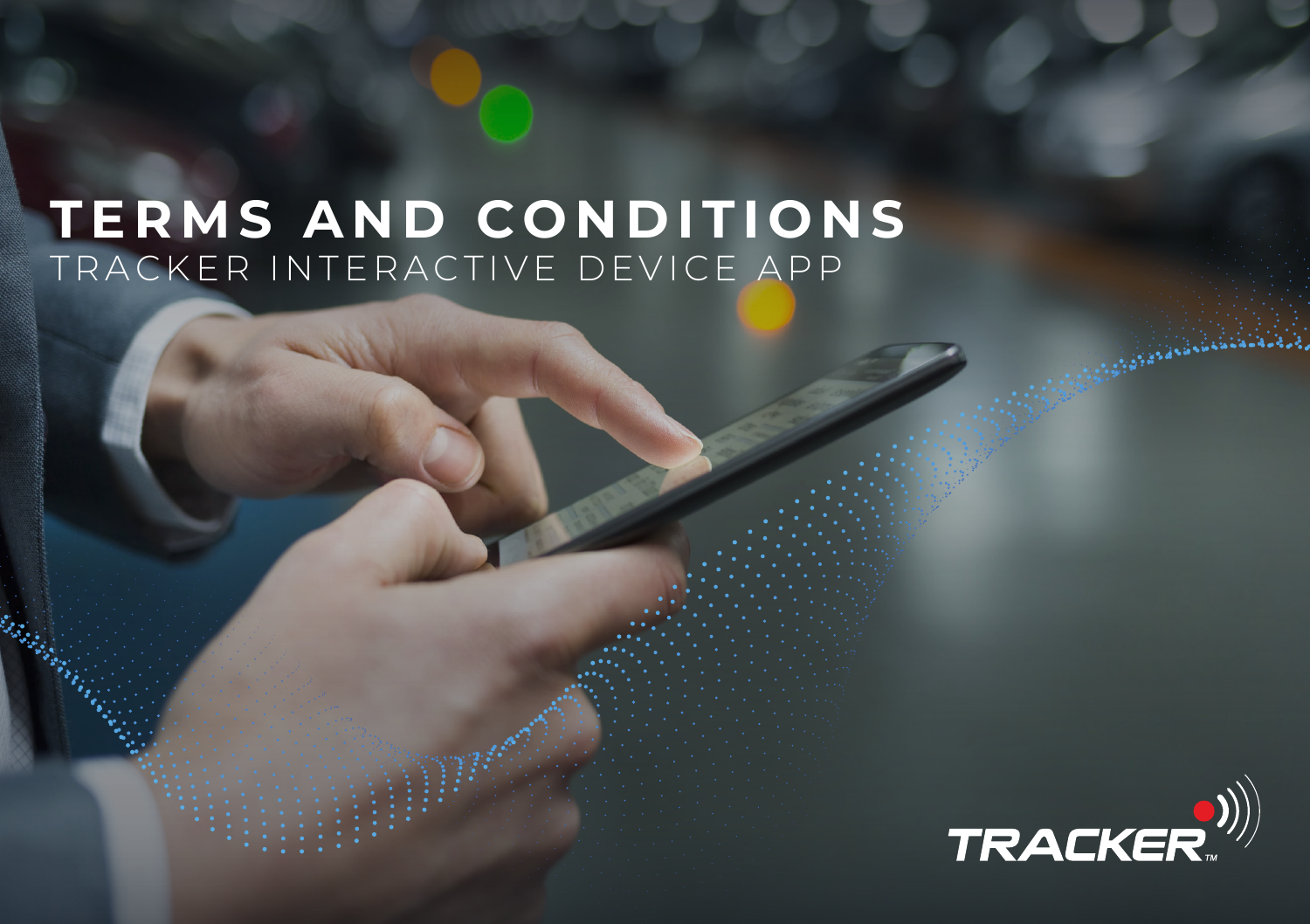# **TRACKER Interactive Device App**

# DEFINITIONS

**"App":** means such small, specialised programme as may be made available by TRACKER to be downloaded to a mobile device from time to time";

**"Intellectual Property Rights":** all copyright, database rights, trademarks, trade names, design rights, patents, confidential information, know-how and all other rights in logos and any other form of intellectual property rights and rights substantially similar or comparable to any such rights, in each case either registered or unregistered anywhere in the world, together in each case with all applications for any of these;

**"Law":** all laws, rules, regulations and policies applicable to the use or functioning of the App, including without limitation any data protection and privacy laws, rules, regulations and policies applicable from time to time;

**"TRACKER":** TRACKER Network (UK) Limited;

**"You", "Your":** you as a retail end user customer of TRACKER.

### APPLICATION OF TERMS

These terms and conditions will apply immediately and automatically to You when you first download or use an App (the "App") on any interactive electronic device, and accordingly, by downloading or using any such ("the") App, You will be deemed to have read and agreed to these terms and conditions.

To avoid doubt, these terms and conditions apply to your relationship with TRACKER in addition to TRACKER's Retail Terms and Conditions and Privacy Policy, which are both available on TRACKER's website. If there is any inconsistency between these terms and conditions and either TRACKER's Retail Terms and Conditions or TRACKER's Privacy Policy, TRACKER's Retail Terms and Conditions or Privacy Policy (as applicable) will prevail to the extent of the inconsistency.

Headings used in these terms and conditions are for convenience only, and do not affect the construction of any term herein.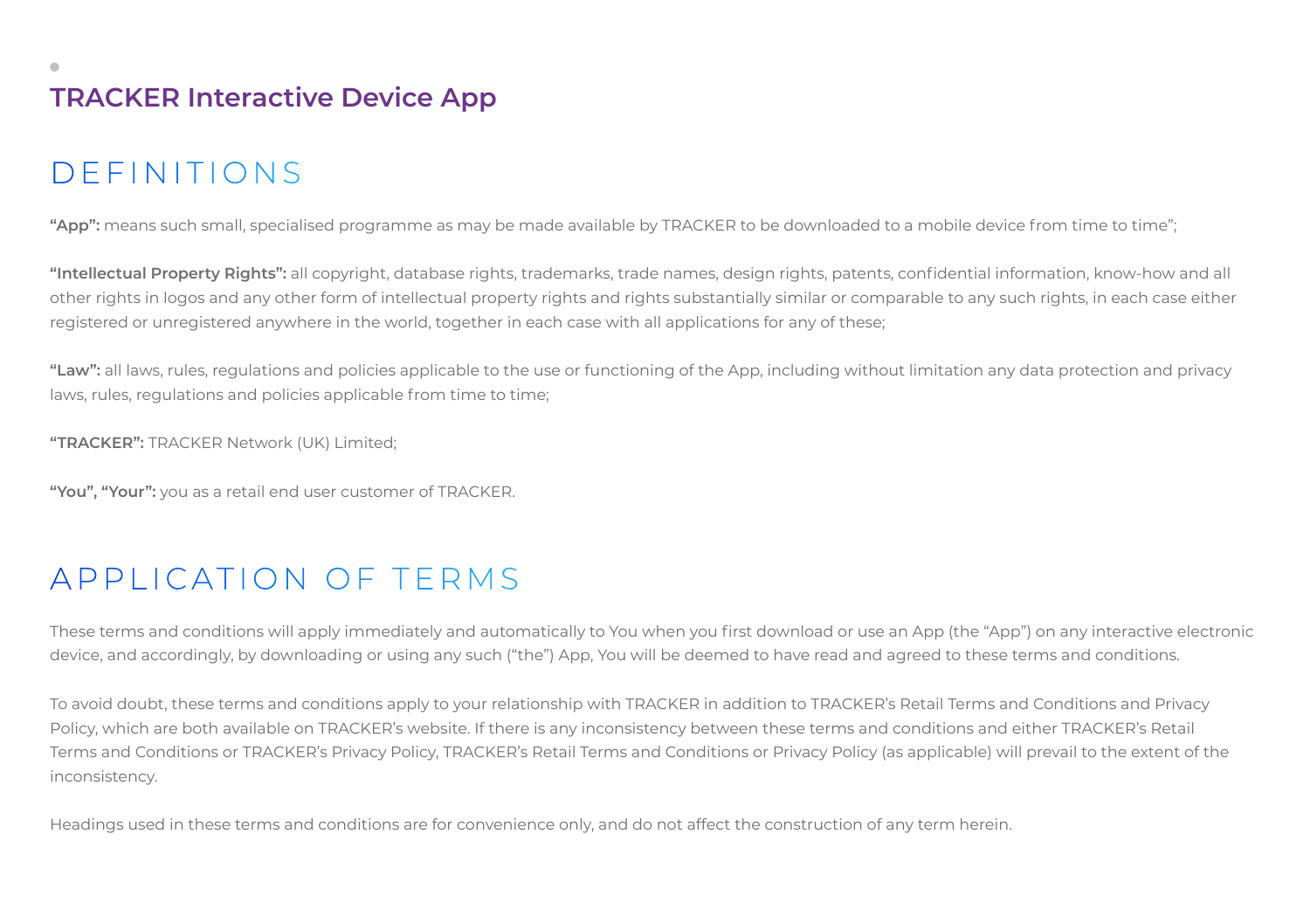# **TRACKER Interactive Device App**

## SCOPE OF USE

The App is provided to You on an "as is" basis for Your own personal, non-transferable use during any active subscription period, subject at all times to these terms and conditions. You are not permitted at any time to copy, modify or attempt to copy or modify the App in whole or part, or to translate the App into any other language.

TRACKER will provide You with information via the App regarding the status of Your TRACKER system and may ask You to contact TRACKER in connection with its operation or functionality. In such event, it will be Your sole responsibility to contact TRACKER, and TRACKER will accept no responsibility to any extent on any basis for any failure or lack of functionality of Your TRACKER system if You do not comply with TRACKER's request.

It will be Your responsibility to provide TRACKER with Your up to date contact details, so that TRACKER can contact you in connection with Your TRACKER subscription in accordance with TRACKER's Retail Terms and Conditions. Without prejudice to TRACKER's disclaiming of liability otherwise under these terms and conditions, TRACKER will not be responsible on any basis for any failure to contact You if Your contact details as supplied to TRACKER are not up to date.

### SECURITY

It is Your responsibility to ensure security of and secure access to the App at all times. Accordingly, You are not permitted to remove software restrictions and/ or limitations set, suggested or required by your mobile device's operating system, as any such removal could compromise Your mobile phone's security features and/or render Your mobile phone vulnerable to malware, worms, Trojan horses, viruses or other forms of malicious code or programs, which could well impact the functionality or usability of the App.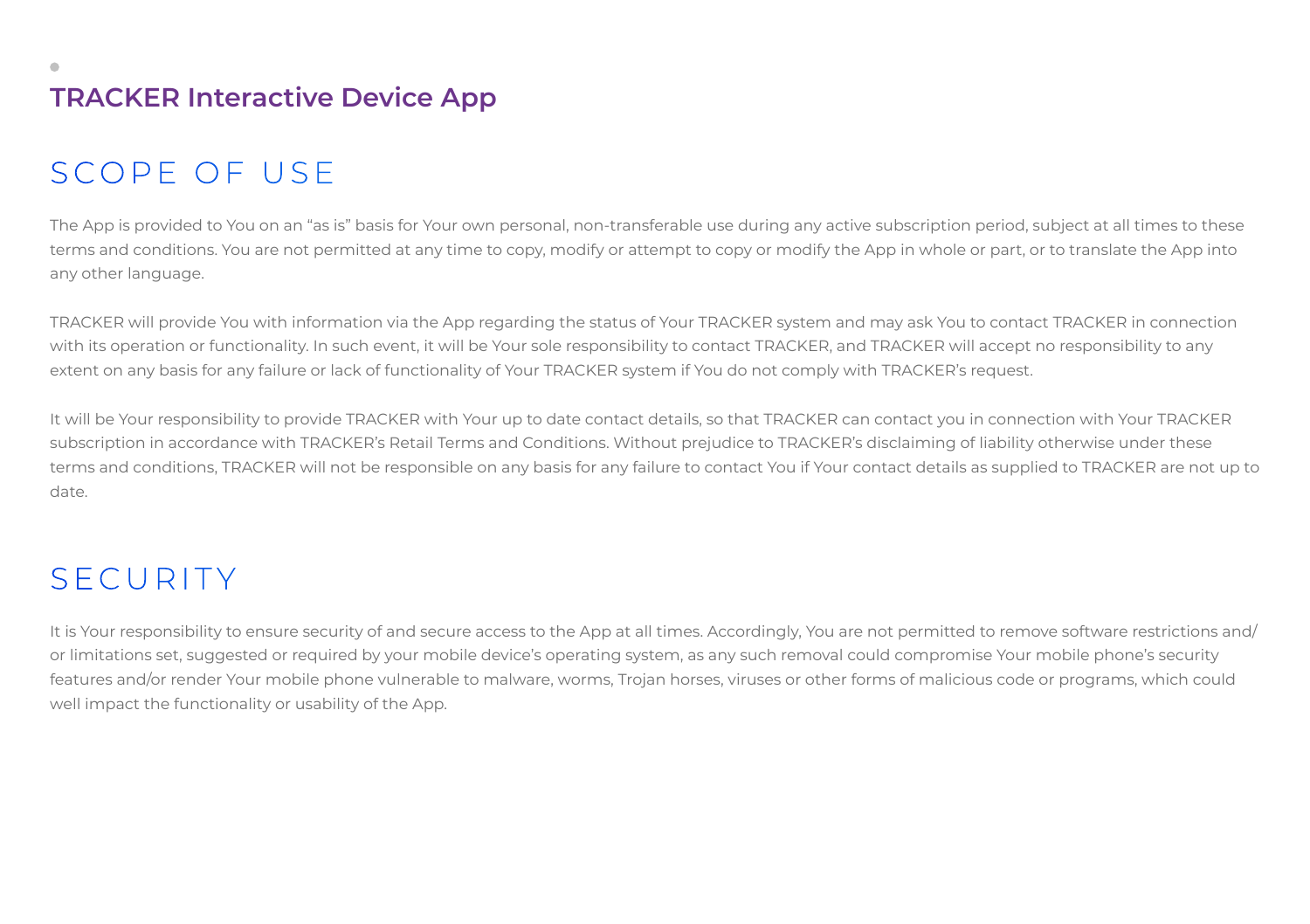# DISCLAIMERS

The data supplied to You via the App is provided by TRACKER for information purposes only. TRACKER fully disclaims any responsibility to You or any other person on any basis for the accuracy of any data provided via the App. Certain functions of the App necessitate that the App has a live and active internet connection, enabled via WiFi or Your mobile phone network provider. TRACKER disclaims any responsibility on any basis for any lack of functionality in the absence for any reason whatever of a full active internet connection (including without limitation by reason of You having used up all Your data allowance).

While TRACKER takes all reasonable care to ensure that the App's functions are updated and correct at all times, TRACKER relies on third parties to provide a range of information to TRACKER so that TRACKER can make it available to You via the App. All third party information provided on or via the App is provided to You without acceptance by TRACKER of any responsibility or liability to You or anyone else, direct or indirect, to any extent on any basis, and You accept and agree to use all such functionality and information on an "as is" basis. Without prejudice to the generality of the foregoing and solely by way of example, if the App informs You that You are at any time located in a low crime area, that notification should not be construed or interpreted by You as an assurance of an absolute or relative unlikelihood that You will be a victim of criminal activity in that location or area.

You will be responsible at all time for ensuring that all functionality included from time to time by TRACKER in the App, including without limitation and as applicable route map and/or satnav information or functionality, is used appropriately and safely, and in accordance with any third party requirements TRACKER may notify You of (including by way of posting such notice on TRACKER's website).

# NETWORK PROVIDERS

If the App is being used outside a WiFi area, Your terms of agreement with your mobile phone network provider will apply. These terms may involve You being charged by Your network provider for data use throughout any period during which You access and use the App. Other third party charges may additionally apply as determined by Your network providers terms of business. Your use of the App constitutes and will be deemed by TRACKER to constitute acceptance by You of full responsibility for any and all such charges, including without limitation data roaming charges if applicable outside Your home country or other applicable jurisdiction. If You are not the recipient of such charges for the mobile device(s), please be aware that TRACKER assumes without exception, and You are deemed to have agreed, that You have consent from the charges recipient to use the App in the manner and locations in which You are using the App.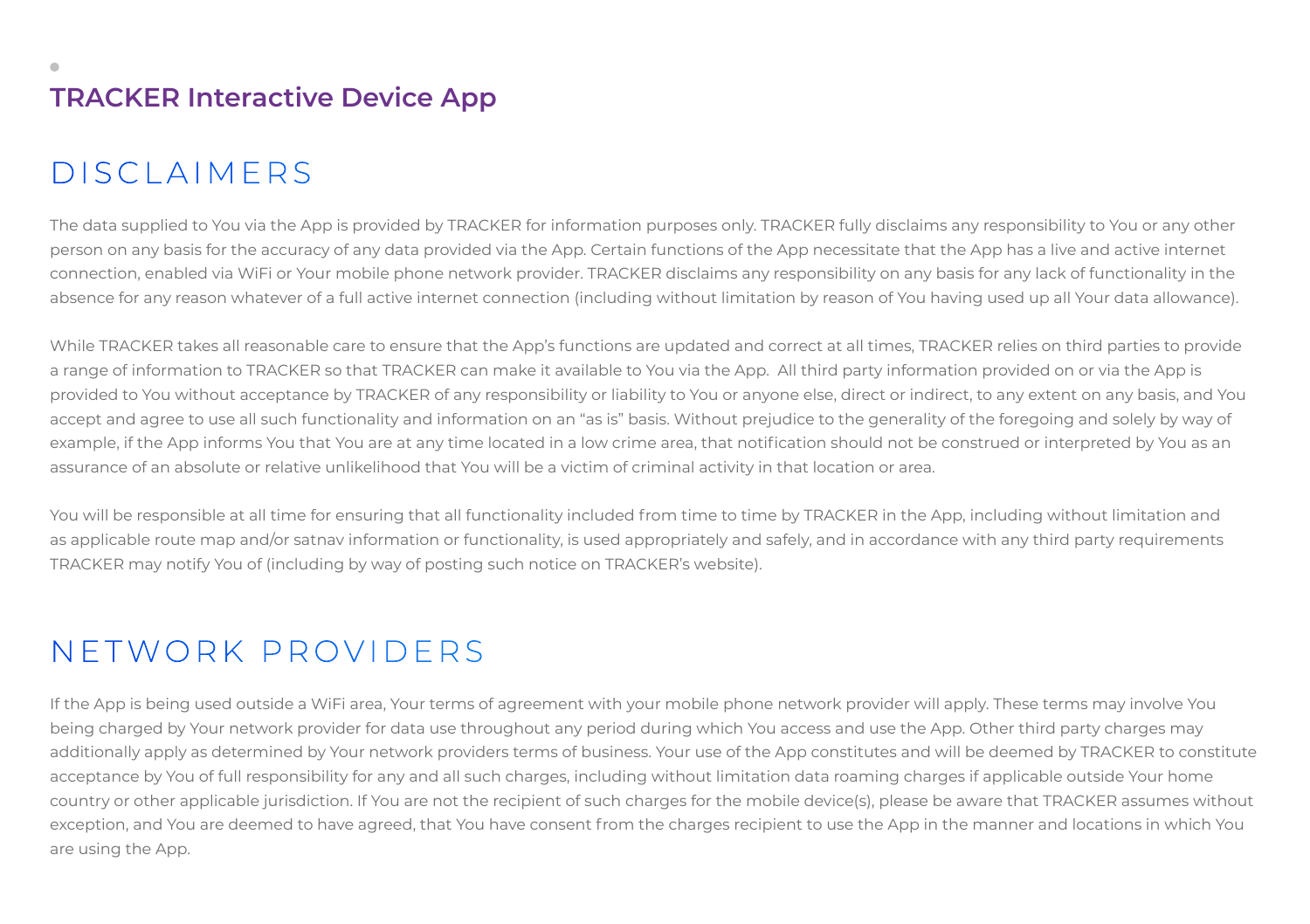### **TRACKER Interactive Device App**

### INTELLECTUAL PROPERTY

The App, and all Intellectual Property Rights in, attaching or related to the App, vest fully in and belong to TRACKER. You are not permitted at any time to copy or modify any Intellectual Property Rights of TRACKER (including without limitation any trademarks, trade names or logos of TRACKER) in, attaching to or referencing the App, or to extract or reproduce the source code of the App in whole or part, or to make any derivative version of the App.

### DATA USE

The App stores and processes personal data (as defined in the Law), including without limitation by way of using location information stored in and provided by your mobile telephone or other device. In doing so, TRACKER is acting as data controller of such information, and by using or downloading the App You consent, and are deemed to have consented, to Your information being stored and processed by TRACKER for the purposes contemplated in these terms and conditions and our Privacy Policy and in accordance applicable data protection laws.

### MARKETING

In accordance with TRACKER's Privacy Policy, TRACKER may from time to time inform You, via the App, of products, services and additional benefits which may be of interest to You. Subject at all times to and in accordance with the Privacy Policy; when you download the App, we will request your consent to receive marketing communications. We may also utilise the services of other companies and individuals to perform marketing and customer services on our behalf. They will in all cases be acting as data processor for TRACKER and will have access to personal information needed to perform their functions, but they will not be entitled to use it for other purposes. They will be required at all times to process subscriber personal information in accordance with TRACKER's terms, the Privacy Policy and applicable data protection laws.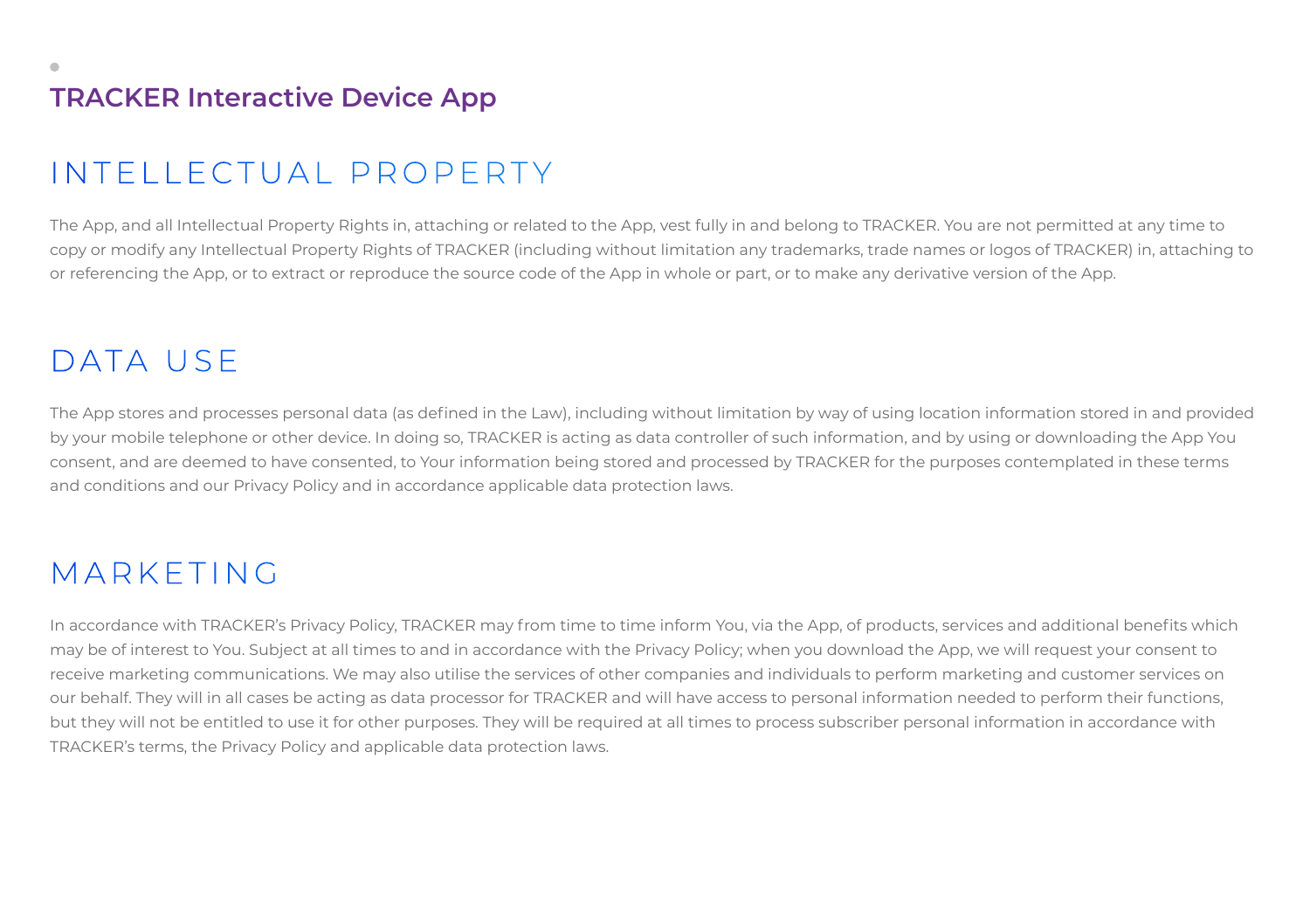# CHANGES

TRACKER reserves the right at any time and for any reason to make changes to the App, and to these terms and conditions, from time to time, including without limitation by way of varying the App's functionality and/or introducing charges for use of the App. No charges will apply without TRACKER having made very clear to You in advance what charges will apply, when and on what basis. It is Your responsibility to review and keep up to date with any changes TRACKER may make to these terms and conditions, and You will be deemed to have been notified by TRACKER of changes to these terms and conditions by virtue of them having been uploaded to TRACKER's website.

### OPERATING SYSTEMS

The App is currently available on Android and iOS operating systems. Requirements for all operating systems on which the App is available from time to time may vary or alter, and it may accordingly be necessary for You to download updates in order to maintain functionality and utility of the App. TRACKER does not warrant, represent or promise to You that the App will always be updated to be relevant to You and/or that the App will always operate consistently with the version of the operating system then operating on your mobile device, but You promise at all times promptly to accept and load updates to the App when offered to You by TRACKER.

### TERMINATION

TRACKER may wish for any or no reason at any time to cease providing the App, and accordingly may terminate use of it by You at any time without notice. Forthwith on termination, unless TRACKER specifies otherwise in any applicable notice of termination, all rights and licences granted to You under these terms and conditions will cease, You will be required to cease using the App and, if required to do so by TRACKER, You will delete it from your mobile device.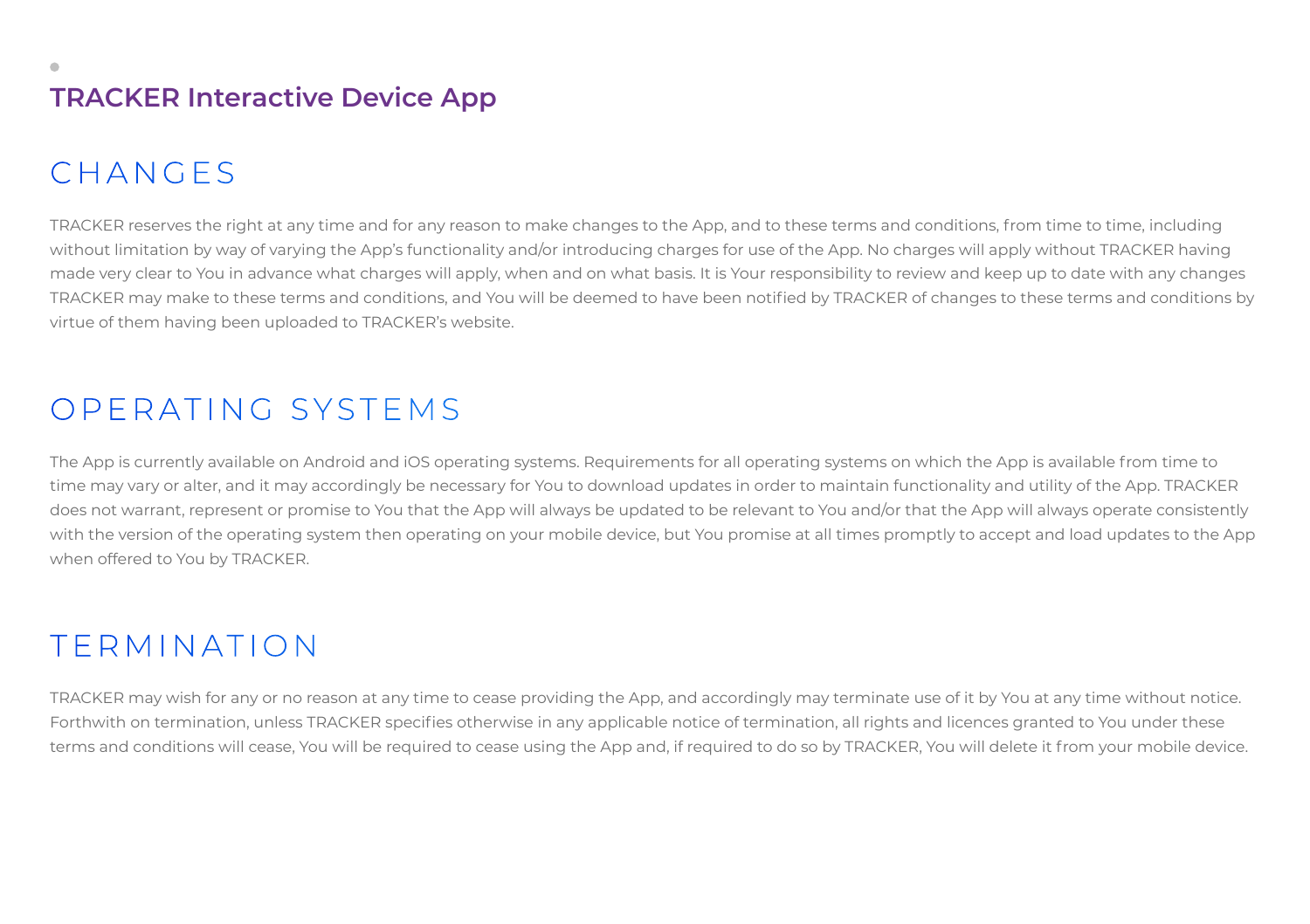# TRACKER POLICIES

Please see below links to TRACKER's Privacy Policy and Retail Terms and Conditions, both of which will apply to any use You make of the App. In the event of any inconsistency between these terms and TRACKER's Privacy Policy and/or Retail Terms and Conditions, the Privacy Policy or Retail Terms and Conditions (as applicable) will prevail (and the Privacy Policy will prevail over the Retail Terms).

TRACKER's Privacy Policy: https://www.tracker.co.uk/Tracker/media/Content/Footer/Tracker-Privacy-Policy\_May2018.pdf

TRACKER's Retail Terms and Conditions: http://www.tracker.co.uk/Tracker/media/Content/Footer/SVR-RetailSub\_T-Cs-A5\_Bro\_May2018\_WEB.pdf